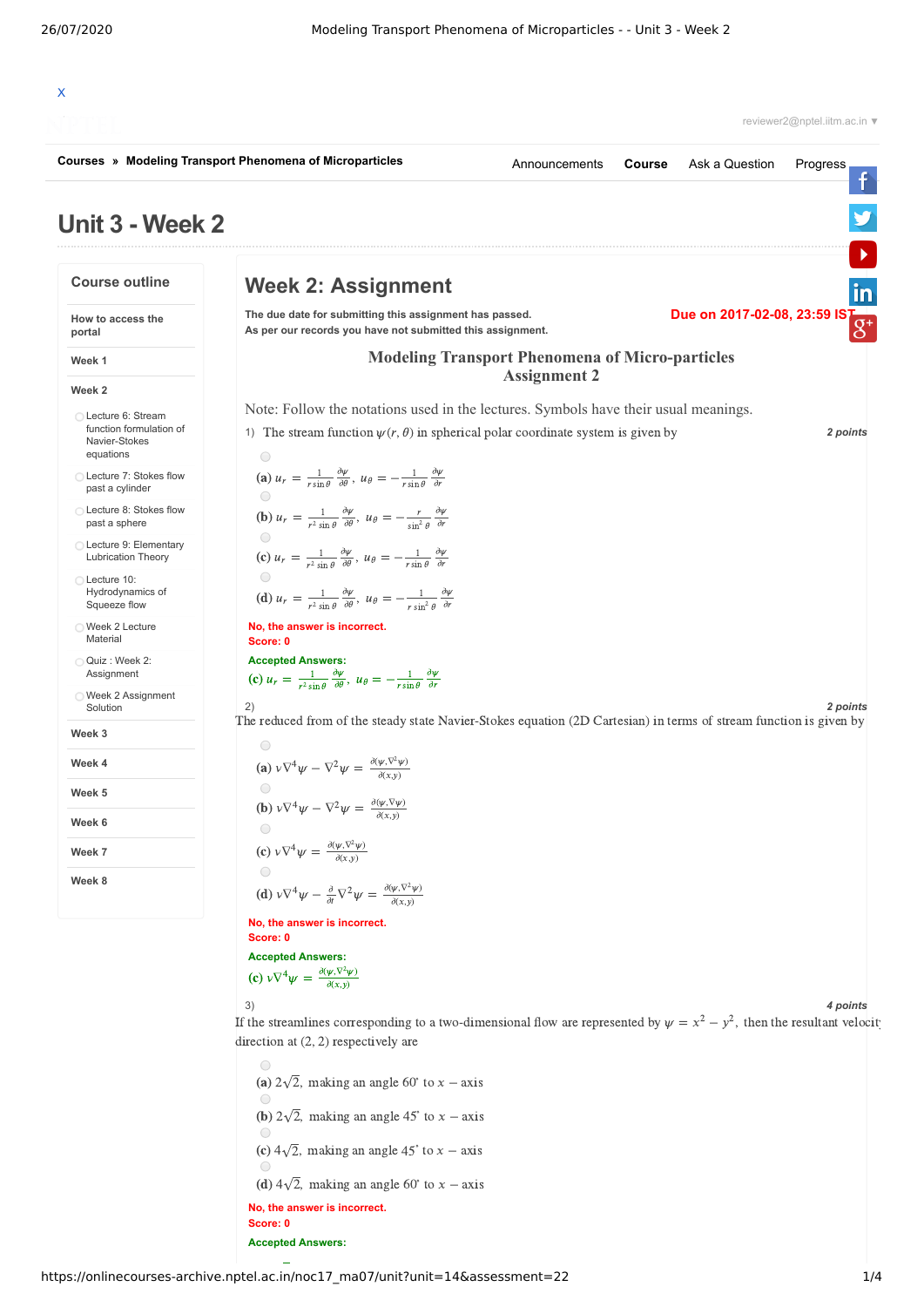### 26/07/2020 Modeling Transport Phenomena of Microparticles - - Unit 3 - Week 2

# Modeling Transport Phenon<br>(c)  $4\sqrt{2}$ , making an angle 45° to  $x - axis$

# 4) *2 points*

**V**<br>in

 $\overline{g^*}$ 

Let a solid sphere of radius *a* be held fixed in a uniform stream  $U$  flowing steadily in the positive  $x -$  direction. Let the fluid be incompressible viscous with viscosity  $\mu$ . The corresponding Stokes drag when (in SI units)  $a = 2$  m,  $\mu = 2 \text{ Ns/m}^2$ , U = 7 m/s is given by

 $\bigcirc$  $(a) 528 N$  $(b)$  520 N  $\bigcap$  $(c)$  428 N  $\bigcirc$  $(d) 628 N$ 

**No, the answer is incorrect. Score: 0 Accepted Answers:** (a)  $528 N$ 



5) *5 points* Consider the following governing equations corresponding to a two-dimensional viscous incompressible flow in  $(r, \theta)$  polar coordinates  $\rho v_r \frac{\partial v_r}{\partial r} = -\frac{\partial p}{\partial r} + \mu \left( \nabla^2 v_r - \frac{v_r}{r^2} \right), 0 = -\frac{1}{r} \frac{\partial p}{\partial \theta} + \frac{2\mu}{r^2} \frac{\partial v_r}{\partial \theta}, \text{ where } \nabla^2 \equiv \frac{\partial^2}{\partial r^2} + \frac{1}{r} \frac{\partial}{\partial r} + \frac{\partial^2}{\partial \theta^2}.$  $\frac{\partial p}{\partial r} + \mu \left( \nabla^2 v_r - \frac{v_r}{r^2} \right)$  $\frac{v_r}{r^2}$ , 0 =  $-\frac{1}{r}$ ∂  $rac{\partial p}{\partial \theta} + \frac{2\mu}{r^2}$  $rac{2\mu}{r^2} \frac{\partial v_r}{\partial \theta}$ , where  $\nabla^2 \equiv \frac{\partial^2}{\partial r^2}$  $\frac{\partial^2}{\partial r^2} + \frac{1}{r}$  $rac{\partial}{\partial r} + \frac{\partial^2}{\partial \theta^2}$  $\partial \theta^2$ If the radial velocity is given by  $v_r = \frac{\mu}{\rho} \frac{1}{r} f(\theta)$  for any arbitrary function f that depends only  $\theta$ , then the  $\frac{\mu}{\rho}$   $\frac{1}{r}$ . differential equation satisfied by  $f$  is

(a) 
$$
f'''(\theta) + 2f(\theta)f'(\theta) + 4f'(\theta) = 0
$$
  
\n(b)  $f'''(\theta) + 2f(\theta)f''(\theta) + 4f'(\theta) = 0$   
\n(c)  $f'(\theta)^2 + 2f(\theta)f'(\theta) + 4f'(\theta) = 0$   
\n(d)  $f'''(\theta) + 2f(\theta)f'(\theta) + 4f''(\theta) = 0$   
\n**No, the answer is incorrect.**  
\nScore: 0  
\nAccepted Answers:  
\n(a)  $f'''(\theta) + 2f(\theta)f'(\theta) + 4f'(\theta) = 0$ 

6) *5 points*

 $I$  (6)<br>
If  $\vec{u}$ , *P* and  $\vec{\Omega}$  represent the velocity, pressure and vorticity respectively of a steady state Stokes flow, then the following relations hold

**No, the answer is incorrect. Score: 0** (a)  $\nabla^2 \vec{u} = 0$ ,  $\nabla^2 P = 0$ ,  $\nabla^2 \vec{\Omega} = 0$ (a)  $\sqrt{u} = 0, \sqrt{P} = 0, \sqrt{Q} = 0$ <br>
(b)  $\nabla^4 \vec{u} = 0, \nabla^2 P = 0, \nabla^2 \vec{\Omega} = 0$ (**b**)  $\nabla^4 \vec{u} = 0$ ,  $\nabla^2 P = 0$ ,  $\nabla^2 \Omega = 0$ <br>
(**c**)  $\nabla^2 \vec{u} = 0$ ,  $\nabla^2 P = 0$ ,  $\nabla^4 \vec{\Omega} = 0$ (c)  $\nabla^2 u = 0$ ,  $\nabla^2 P = 0$ ,  $\nabla^4 \Omega = 0$ <br>
(d)  $\nabla^4 \vec{u} = 0$ ,  $\nabla^2 P = 0$ ,  $\nabla^4 \vec{\Omega} = 0$ 

**Accepted Answers:** Score: 0 $\textsf{Accepted Answers:} \ \textbf{(b)} \; \nabla^4 \vec{u} = 0, \nabla^2 P = 0, \nabla^2 \vec{\Omega} = 0$ 

⃗

## 7) *5 points*

For a specific geometry, let us consider the following simplified Navier-Stokes equations  $0 = -\frac{\partial p}{\partial r} + \rho \omega^2 r$ ,

 $0 = -\frac{1}{\rho} \frac{\partial p}{\partial \theta}$ ,  $0 = -\frac{\partial p}{\partial z} - \rho g$ . Integrate these to obtain the corresponding pressure. If this pressure satisfies  $p(r, z) = 0$  a ∂ ∂ ∂ ∂  $= (0, h)$  then we have

(a) 
$$
p = \frac{\rho w^2 r^2}{2} - \rho g z + \rho g h
$$
  
\n(b)  $p = \frac{\rho w r^2}{2} - \rho g z + \rho g h$   
\n(c)  $p = \frac{\rho w^2 r}{2} - \rho g z + \rho g h$   
\n(d)  $p = \frac{\rho w^2 r^2}{2} + \rho g z - \rho g h$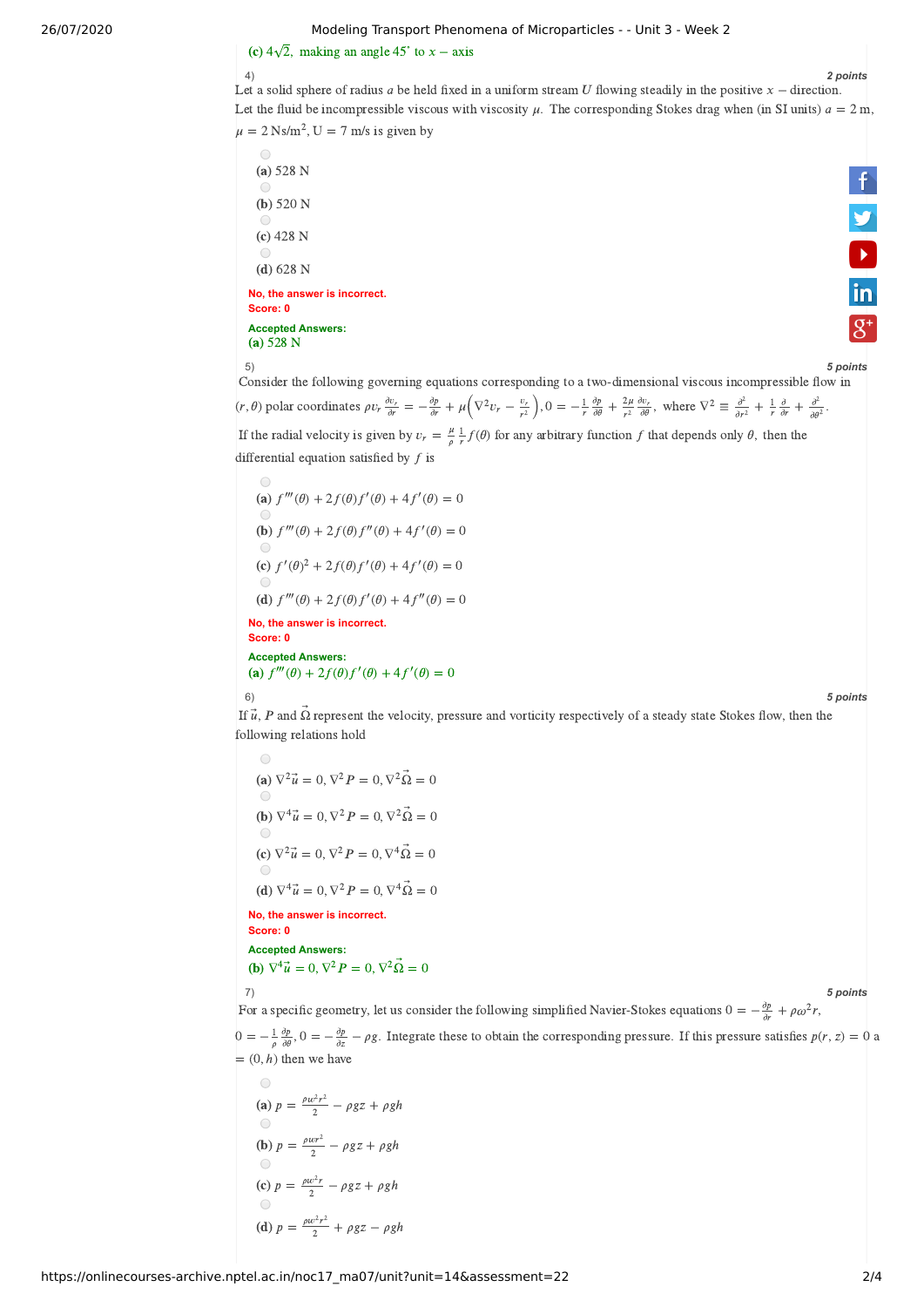26/07/2020 Modeling Transport Phenomena of Microparticles - - Unit 3 - Week 2

**No, the answer is incorrect. Score: 0 Accepted Answers:** (a)  $p = \frac{\rho w^2 r^2}{2} - \rho g z + \rho g h$ 2

8) *3 points*  $\frac{r^2z}{3}$  $\frac{r^2z}{3}$  $\frac{r^2z}{3}$ The velocity components in case of an axi-symmetric flow are given in  $(r, \theta, z)$  cylindrical co-ordinates as  $u_r$  $\ddot{\mathsf{f}}$  $u_z = -\frac{r_z^2}{2}$ . Then, the corresponding stream function is given by

**No, the answer is incorrect. Score: 0 Accepted Answers:** (a)  $\psi = -\frac{r^2 z^2}{6}$ (**b**)  $\psi = -\frac{r^3 z^3}{6}$ (c)  $\psi = -\frac{r^3 z^2}{6}$ (d)  $\psi = -\frac{r^3 z^2}{4}$ 4 (c)  $\psi = -\frac{r^3 z^2}{6}$ 6

9) *4 points*

9) 4 points<br>Consider a two dimensional flow through a narrow passage of length L and width H, where  $\epsilon = H/L \ll 1$ . In order to non-dimensionalize the Navier-Stokes equations governing the flow inside the passage, the following dimensionless variables are used:  $x' = \frac{x}{L}$ ,  $y' = \frac{y}{\epsilon L}$ ,  $t' = \frac{Ut}{L}$ ,  $u' = \frac{u}{U}$ ,  $v' = \frac{v}{\epsilon U}$ ,  $p' = \frac{p}{P_a}$ .  $\frac{y}{\epsilon L}$ ,  $t' = \frac{Ut}{L}$ ,  $u' = \frac{u}{U}$ ,  $v' = \frac{v}{\epsilon U}$ ,  $p' = \frac{p}{P_a}$  $P_a$ 

If the corresponding x-momentum equation is given by  $\alpha \left( \frac{\partial u'}{\partial t'} + u' \frac{\partial u'}{\partial x'} + v' \frac{\partial u'}{\partial y'} \right) = -\frac{1}{\Delta} \frac{\partial p'}{\partial x'} + \beta \frac{\partial^2 u'}{\partial x'^2} + \gamma \frac{\partial^2 u'}{\partial y'^2}$  $\frac{\partial u'}{\partial t'} + u' \frac{\partial u'}{\partial x'} + v' \frac{\partial u'}{\partial y'}$  $\frac{\partial u'}{\partial y'}\Big) = -\frac{1}{\Lambda} \frac{\partial p'}{\partial x'}$  $\frac{\partial p'}{\partial x'} + \beta \frac{\partial^2 u'}{\partial x'^2}$  $\partial x^{\prime 2}$  $\partial^2 u'$  $\partial y'^2$ 

then the parameters  $\alpha$ ,  $\beta$ ,  $\gamma$  and  $\Lambda$  are given by

**No, the answer is incorrect.** (a)  $\alpha = \epsilon Re, \beta = \epsilon^2, \gamma = 1, \Lambda = \frac{\mu U}{\epsilon^2 R}$  $\epsilon^2 P_a L$ **(b)**  $\alpha = \epsilon^2 Re, \beta = \epsilon^2, \gamma = 1, \Lambda = \frac{\mu U}{\epsilon^2 B}$  $\epsilon^2 P_a L$ (c)  $\alpha = \epsilon^2 Re, \beta = \epsilon^2, \gamma = \epsilon^2, \Lambda = \frac{\mu U}{\epsilon^2 P_a L}$ (d)  $\alpha = \epsilon^2 Re, \beta = \epsilon^2, \gamma = 1, \Lambda = \frac{\mu U}{P_a L}$ 

**Score: 0**

**Accepted Answers:**

**(b)** 
$$
\alpha = \epsilon^2 Re, \beta = \epsilon^2, \gamma = 1, \Lambda = \frac{\mu U}{\epsilon^2 P_a L}
$$

Consider an incompressible Newtonian fluid between two parallel disks of radius R, separated by a distance  $H(R \gg$ The upper disk is subjected to a velocity  $' - V'$  in  $z -$  direction and the lower disk is stationary. If the flow is assumed to be axi-symmetric, then the following holds

 $\bigcirc$ (a)  $v_r$  is substantial but  $\frac{\partial v_z}{\partial z}$  is negligible (**b**)  $v_r$  is substantial but  $\frac{\partial v_z}{\partial r}$  is negligible (c)  $v_r$  is substantial and  $\frac{\partial v_z}{\partial r}$  is substantial  $\bigcap$ (**d**)  $v_z$  is substantial but  $\frac{\partial v_z}{\partial z}$  is negligible **No, the answer is incorrect. Score: 0 Accepted Answers:** (**b**)  $v_r$  is substantial but  $\frac{\partial v_z}{\partial r}$  is negligible

[Previous Page](https://onlinecourses-archive.nptel.ac.in/noc17_ma07/unit?unit=14&lesson=44) [End](https://onlinecourses-archive.nptel.ac.in/noc17_ma07/course)